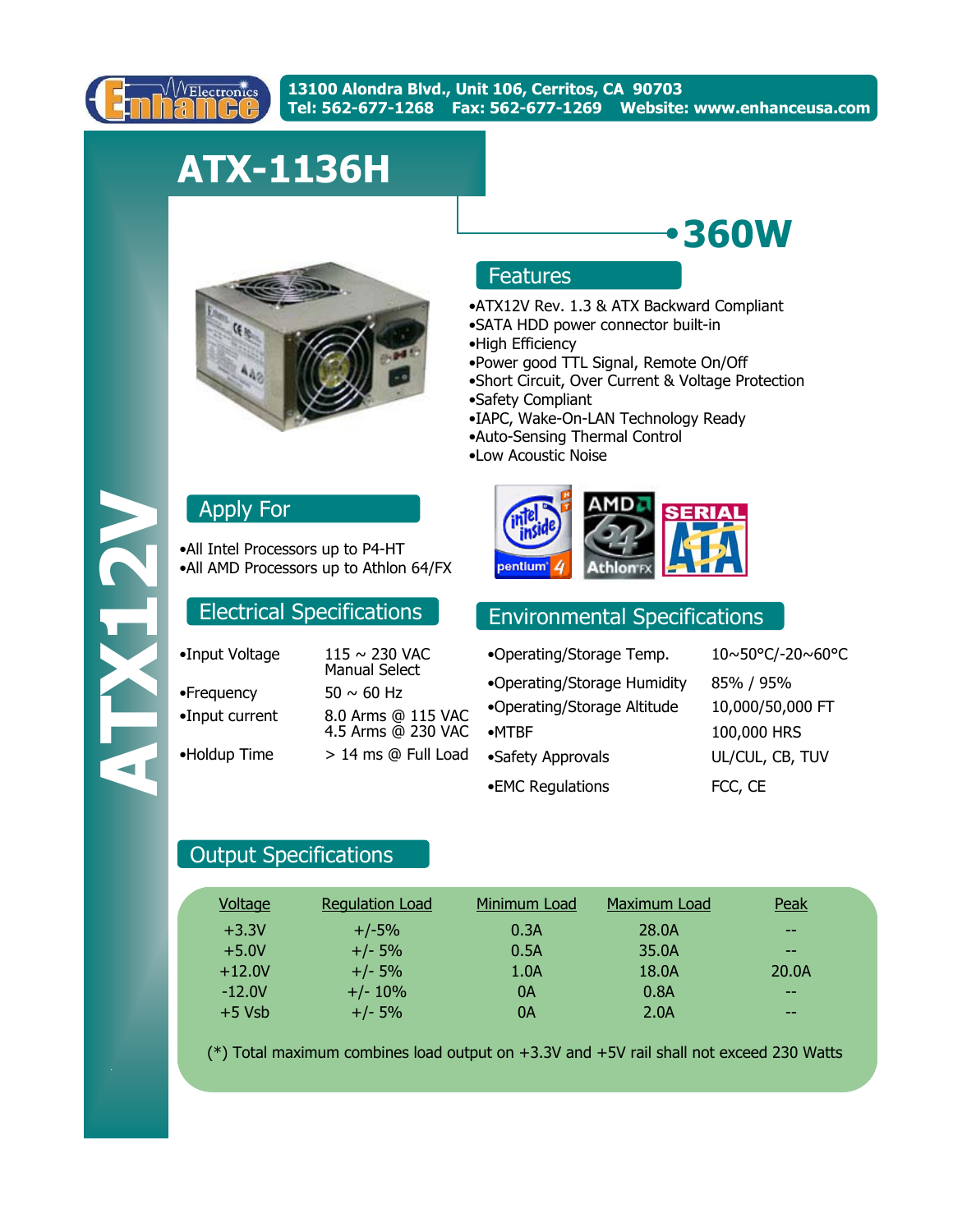

# **ATX-1136H**

## Mechanical Drawing

**360W**

**ATX12V**  VETX